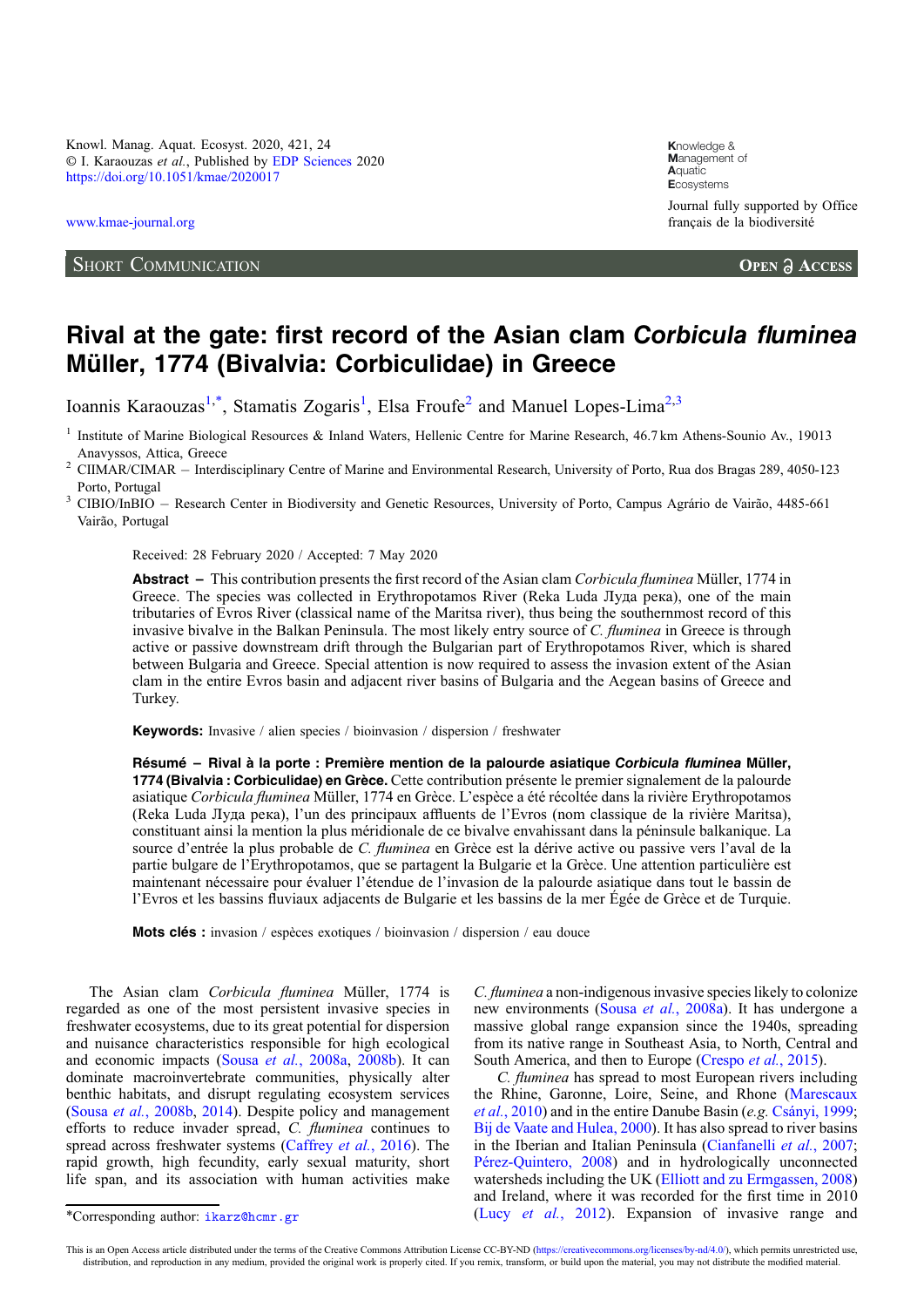I. Karaouzas et al.: Knowl. Manag. Aquat. Ecosyst. 2020, 421, 24



Fig. 1. Map showing the sampling site of Corbicula fluminea.

flourishing populations are also recently reported in Poland (e.g. Oder river; [Cebulska and Krodkiewska, 2019\)](#page-3-0) and western Turkey ([Serdar, 2018](#page-3-0)).

In this contribution, *C. fluminea* is reported for the first time in Greece, being the southernmost record of the species in the Balkan Peninsula. The Asian clam was found in the Evros River Basin, the second largest river in southeastern Europe (after the Danube), and the main river in the Balkan Peninsula, with a total length of about 530 km and a drainage area of 53,000 km<sup>2</sup>. This transboundary river is shared among Bulgaria, Turkey, and Greece.

On the 8th of September 2018, 12 individuals of C. fluminea were found during a routine EU Water Framework Directive monitoring in the lower part of the Erythropotamos river, only 2.5 km from its confluence with the main-stem of the Evros river (Fig. 1); specimens were photographed alive on-site and re-released into the water. Benthic conditions are dominated by silt, and there are also gravel and sandy substrates with some woody debris. Margins are rich in aquatic macrophytes (including floating plants, such as *Trapa natans*)

and fringed with helophytes (e.g. Sparganium sp., Typha sp.). The sampled site is rich in fish; 17 species have been recorded in recent years. Due to low river waters creating exposed river beds, the living clams were incidentally located in the shallows. Physicochemical parameters of the sampling location were measured with a GPS Aquameter from Aquaread Ltd.

Due to the taxonomic uncertainties involving the Corbicula genus, the identity of the species was verified by genetic analysis. Whole genomic DNA was extracted from small tissue pieces preserved in 96% ethanol, using a standard high-salt protocol [\(Sambrook](#page-3-0) et al., 1989), from 2 individuals. A fragment of the cytochrome oxidase c subunit I gene (COI) was amplified by PCR using universal primer modified versions, i.e., LCO22me2 and HCO700dy2 [\(Walker](#page-3-0) et al., [2006](#page-3-0), [2007\)](#page-3-0). PCR conditions are described in Froufe et al. (2014) with an annealing temperature of 48 °C. Amplified DNA templates were purified and sequenced (forward and reverse) by the commercial company Macrogen, using the same primers. The sequences obtained were compared with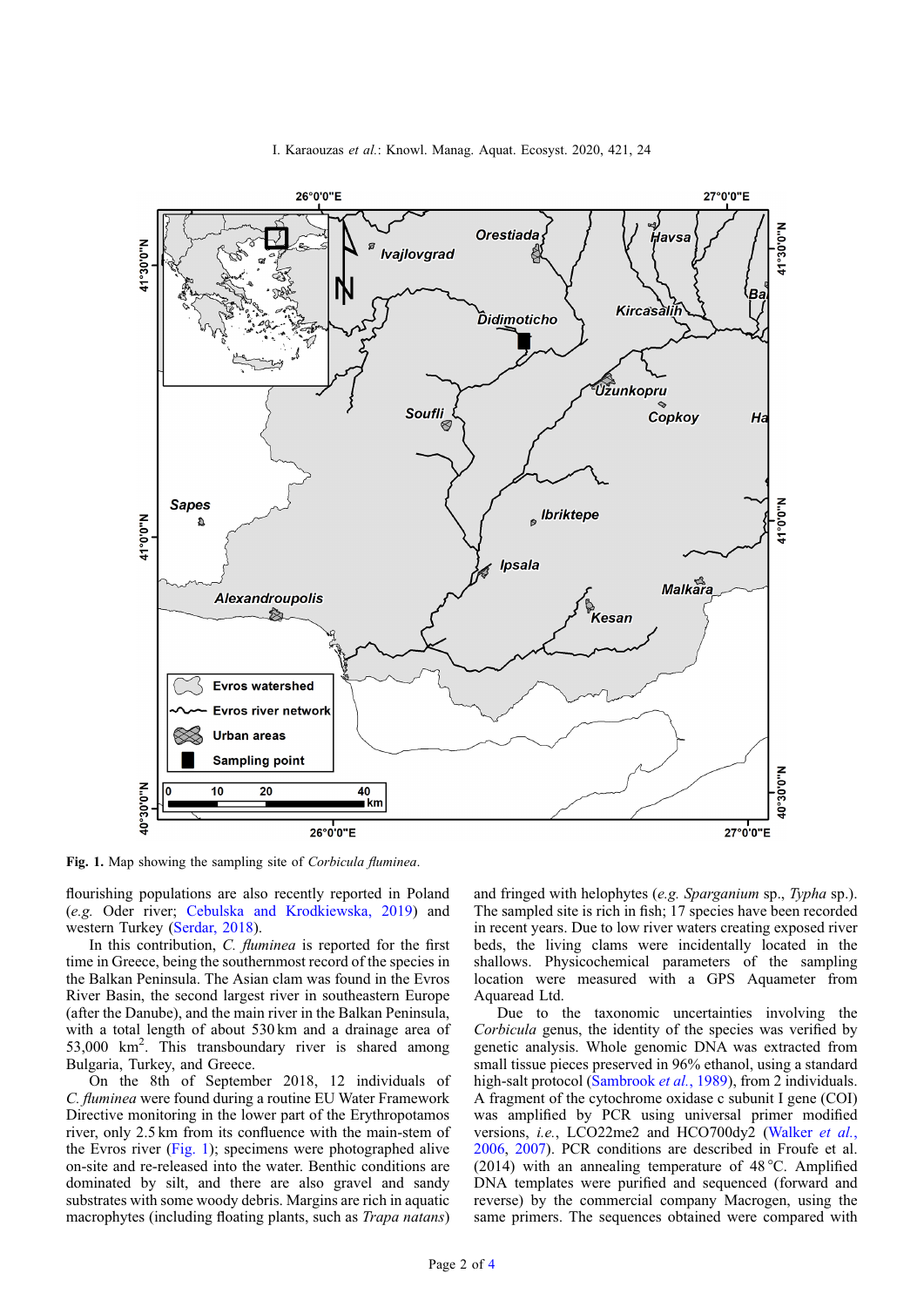<span id="page-2-0"></span>Table 1. Physicochemical parameters and habitat characteristics of C. fluminea collection site.

| PARAMETERS (Units)                     |               |
|----------------------------------------|---------------|
| pH                                     | $8.22 - 8.45$ |
| Water temperature $(^{\circ}C)$        | 24.15         |
| Conductivity $(\mu S/cm)$              | 793           |
| $TDS$ (mg/l)                           | 397           |
| Salinity (ppt)                         | 0.39          |
| Turbitity (NTU)                        | 14.9          |
| D.O. $(\% )$                           | 158.46        |
| $D.O.$ (mg/l)                          | 13.35         |
| $BOD$ (mg/l)                           | 20.5          |
| Cl (mg/l)                              | 83.83         |
| $Si$ (mg/l)                            | 5             |
| $N-NO2$ (mg/l)                         | 0.078         |
| $N-NO_3$ (mg/l)                        | 4.372         |
| $N-NH_4$ (mg/l)                        | 0.024         |
| $DIN$ (mg/l)                           | 4.474         |
| $TN$ (mg/l)                            | 4.692         |
| $P-PO4$ (mg/l)                         | 0.005         |
| TP (mg/l)                              | 0.014         |
| Mud $(0.0625-2 \text{ mm})$ (%)        | 50            |
| Silt & Clay $(<0.0625 \text{ mm})$ (%) | 50            |
| Aquatic vegetation $(\% )$             | 30            |
| Canopy cover $(\%)$                    | 20            |
| Air temperature $(^{\circ}C)$          | 30            |
| Physicochemical quality                | Good          |

sequences present in GenBank using BLAST (Altschup et al., 1990) and with the BOLD database [\(Ratnasingham and](#page-3-0) [Hebert, 2007](#page-3-0)). No indels and no stop codons were observed, after translating all sequences to amino acids. The identification of the newly sequenced individuals (a single haplotype: GenBank SUBMITTED) as C. fluminea was confirmed by both BOLD (99.8% match) and BLAST (99.6%).

The physicochemical characteristics of sampling locality are presented in Table 1. Overall, the physicochemical quality of the sampling site was good, as classified according to the physicochemical quality index ([Skoulikidis](#page-3-0) et al., 2006); however, fish-based assessments of the lower Erythropotamos water body have indicated moderate to poor conditions in recent years, mainly due to degradation from water abstraction, hydromorphological changes and seasonal eutrophic conditions that affect natural fish assemblages [\(Zogaris](#page-3-0) et al., 2018). Although the potential use of Corbicula species for biomonitoring purposes has been suggested (e.g. [Doherty,](#page-3-0) [1990](#page-3-0)), C. fluminea is considered generally intolerant to severe pollution (e.g. Ilarri et al.[, 2010](#page-3-0)). Europe's Directives on improving ecological quality may have facilitated invasion by providing better environmental conditions for all life stages of C. fluminea ([Karatayev](#page-3-0) et al., 2007) as this seems to be correlated with the reinvasion of zebra mussel in some European rivers ([Jantz and Neumann, 1992\)](#page-3-0) and other invasive species in the Laurentian Great Lakes of North America (Mills et al., 2003).

In most cases dealing with biological invasions, it is very difficult to trace the introduction vectors and pathways and the subsequent dispersion. In Europe for example, inland waterway connectivity facilitates the spread of invasive nonautochthonous species ([Leuven](#page-3-0) et al., 2009; [Panov](#page-3-0) et al.,  $2009$ ). European floodplains *(i.e.* low altitude rivers) are the main corridor routes consisting of an interlinked network of 30 main canals with more than 100 branches, and more than 350 ports (Panov et al.[, 2009;](#page-3-0) Galil et al.[, 2008](#page-3-0)). An increasing number of dams have also facilitated many lentic alien and translocated species [\(Koutsikos](#page-3-0) et al., 2019) and large river systems such as the Evros have experienced recent developments, particularly in the Evros river basin's Bulgarian section.

We speculate that *C. fluminea* reached the Greek waters of Erythropotamos river most possibly through passive downstream transport from Bulgaria. The Evros river basin has been called an "open-door" for invasive alien biota [\(Ozulug](#page-3-0) et al., [2018](#page-3-0)). This refers to human-assisted aquatic species dispersal which disperses downstream of Bulgarian entry points. In this way, the north-south running Evros and its tributaries such as the Erythropotamos, are pathway gates for species entering the Aegean basins of Greece and Turkey from Bulgaria's Danubian and Black Sea basin invasive alien biota [\(Zogaris](#page-3-0) et al.[, 2019\)](#page-3-0). In recent years this transport could have been either facilitated by human activities, such as increased hydroelectric dam-building, fishing and various recreational activities or by bird transfer ([Crespo](#page-3-0) et al., 2015; [Coughlan](#page-3-0) et al., [2017](#page-3-0)) or naturally by downstream drift. C. *fluminea* has found to be capable of floating after being exposed to gentle water currents produced by an aquarium filtration system (current speeds, 10 to 20 cm/sec; [Prezant and Chalermwat, 1984\)](#page-3-0). The first record of C. fluminea in Bulgaria was from the Danube River at Vetren in 2001 and after 11 years the species has occupied the entire Bulgarian stretch of the Danube, from Vrav to Vetren, where it reached densities up to  $16,560$  ind/m<sup>2</sup> ([Hubenov](#page-3-0) et al., 2013). Recently, the species was also found in lentic waters, two reservoirs and one sand-pit lake, located at altitudes of up to 525 m a.s.l. ([Hubenov](#page-3-0) *et al.*, [2013](#page-3-0)). Based on the Bulgarian invasion experience with the species, it is anticipated that the entire Evros River Basin is or soon will be occupied by the clam. Thus, more detailed surveillance is urgently needed in order to assess the degree of C. fluminea establishment in the basin and adjacent freshwater bodies.

Acknowledgements. This contribution represents incidental observations and collections made during the National Water Framework Directive monitoring project funded by the Ministry of Environment and Energy and by the European Union. We thank D. Kommatas and the boat-based electrofishing unit for assistance in field work, Dr. E. Dimitriou scientific coordinator of the project and the two anonymous for their valuable comments.

## References

- Altschup SF, Gish W, Miller W, Myers EW, Lipman DJ. 1990. Basic local alignment search tool. J Mol Biol 215: 403–410.
- Bij de Vaate A, Hulea O. 2000. Range extension of the Asiatic clam Corbicula fluminea (Müller 1774) in the River Danube: first record from Romania. Lauterbornia 38: 23–26.
- Caffrey JM, Dick JTA, Lucy FE, Davis E, Niven A, Coughlan NE. 2016. First record of the Asian clam Corbicula fluminea (Müller,